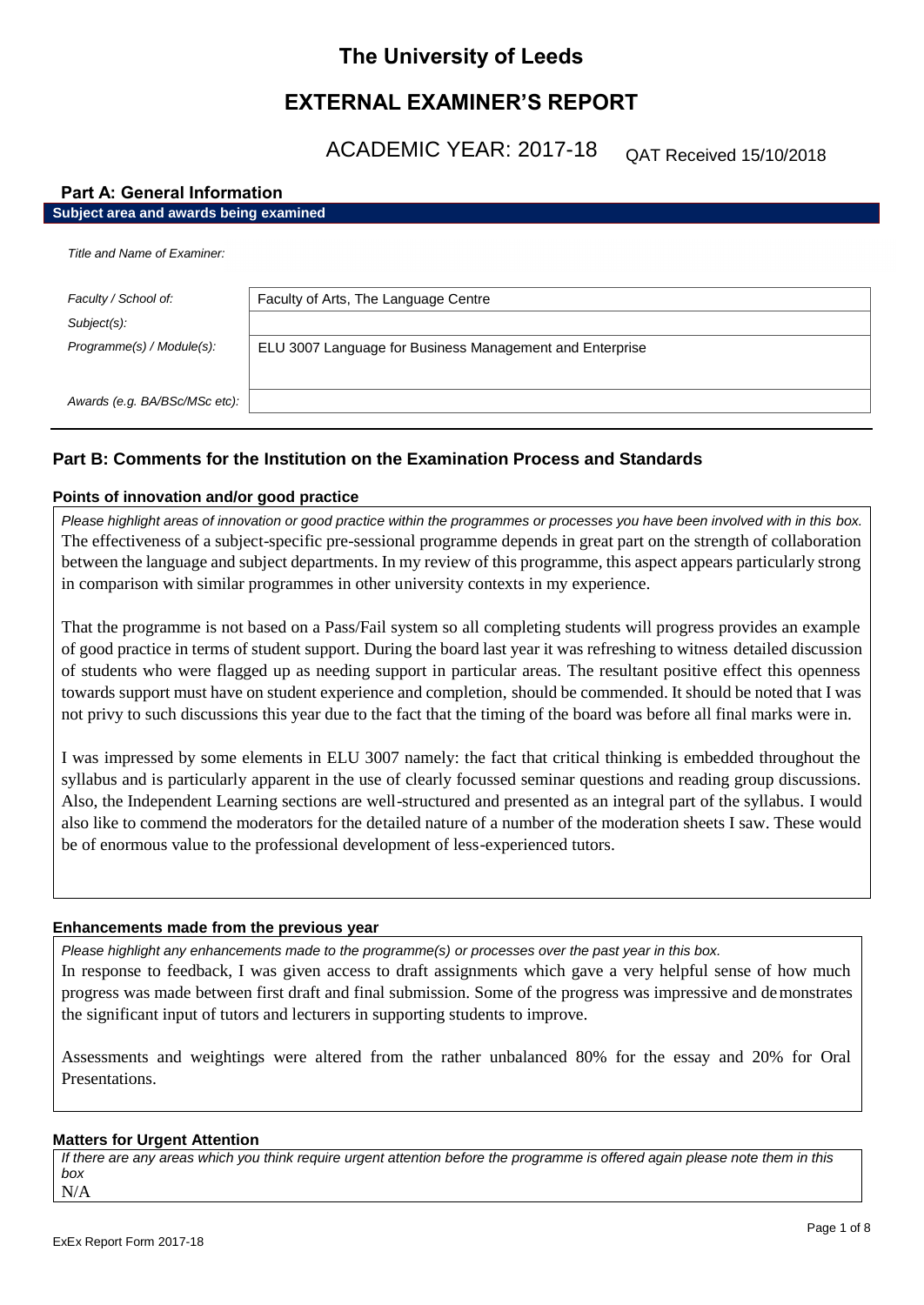# *For Examiners in the first year of appointment N/A*

|     | Were you provided with an External Examiner Handbook?                                                         | Y/N  |
|-----|---------------------------------------------------------------------------------------------------------------|------|
| -2. | Were you provided with copies of previous External Examiners' reports and the School's<br>responses to these? | Y/N  |
|     | Were you provided with a External Examiner Mentor?                                                            | Y /N |

# *For Examiners completing their term of appointment N/A*

| -4. | Have you observed improvements in the programme(s) over the period of your appointment?            | Y/N  |
|-----|----------------------------------------------------------------------------------------------------|------|
| -5. | Has the school responded to comments and recommendations you have made?                            | Y/N  |
|     | Where recommendations have not been implemented, did the school provide clear reasons for<br>this? | Y/N  |
|     | Have you acted as an External Examiner Mentor?                                                     | Y /N |

*Please comment on your experience of the programme(s) over the period of your appointment, remarking in particular on changes from year to year and the progressive development and enhancement of the learning and teaching provision, on standards achieved, on marking and assessment and the procedures of the School*

### **Standards**

| 8.  | Is the overall programme structure coherent and appropriate for the level of study?                | Y/N |
|-----|----------------------------------------------------------------------------------------------------|-----|
| 9.  | Does the programme structure allow the programme aims and intended learning outcomes to be<br>met? | Y/M |
| 10. | Are the programme aims and intended learning outcomes commensurate with the level of award?        | Y/N |
| 11. | Did the Aims and ILOs meet the expectations of the national subject benchmark (where relevant)?    | Y/N |
| 12. | Is the programme(s) comparable with similar programmes at other institutions?                      | Y/M |

*Please use this box to explain your overall impression of the programme structure, design, aims and intended learning outcomes.*

The aims and ILOs are highly appropriate. They have been carefully designed to allow for clarification and investigation of content along with language and academic skills development. ILOs are appropriate, supportive and respectful of learners being challenging enough to prepare students adequately for their postgraduate studies. Good links are made between the ILOs and course content.

The design is creative and provides students with a supportive bridge into their subject studies. The subject-specific element is appropriately very strong being central and providing the core around which the language development takes place. This is worthy of comment since some pre-sessional programmes in the sector can feel primarily like language development programmes with some subject-specific elements tagged on.

The structure followed in ELU3007 results in fewer face-to-face whole class contact hours than on some comparable pre-sessionals across the sector. However, the integration of significant amounts of independent study time is appropriate for the postgraduate context students will be entering and well-managed here.

*As a general comment the approach taken here feels very much like the students are being provided with a model of how best to approach the rest of their studies – which will prove of great benefit to the learner.*

| $-13.$ | Is the influence of research on the curriculum and learning and teaching clear? | Y / N |
|--------|---------------------------------------------------------------------------------|-------|
|        |                                                                                 |       |

*Please explain how this is/could be achieved (examples might include: curriculum design informed by current research in the subject; practice informed by research; students undertaking research)*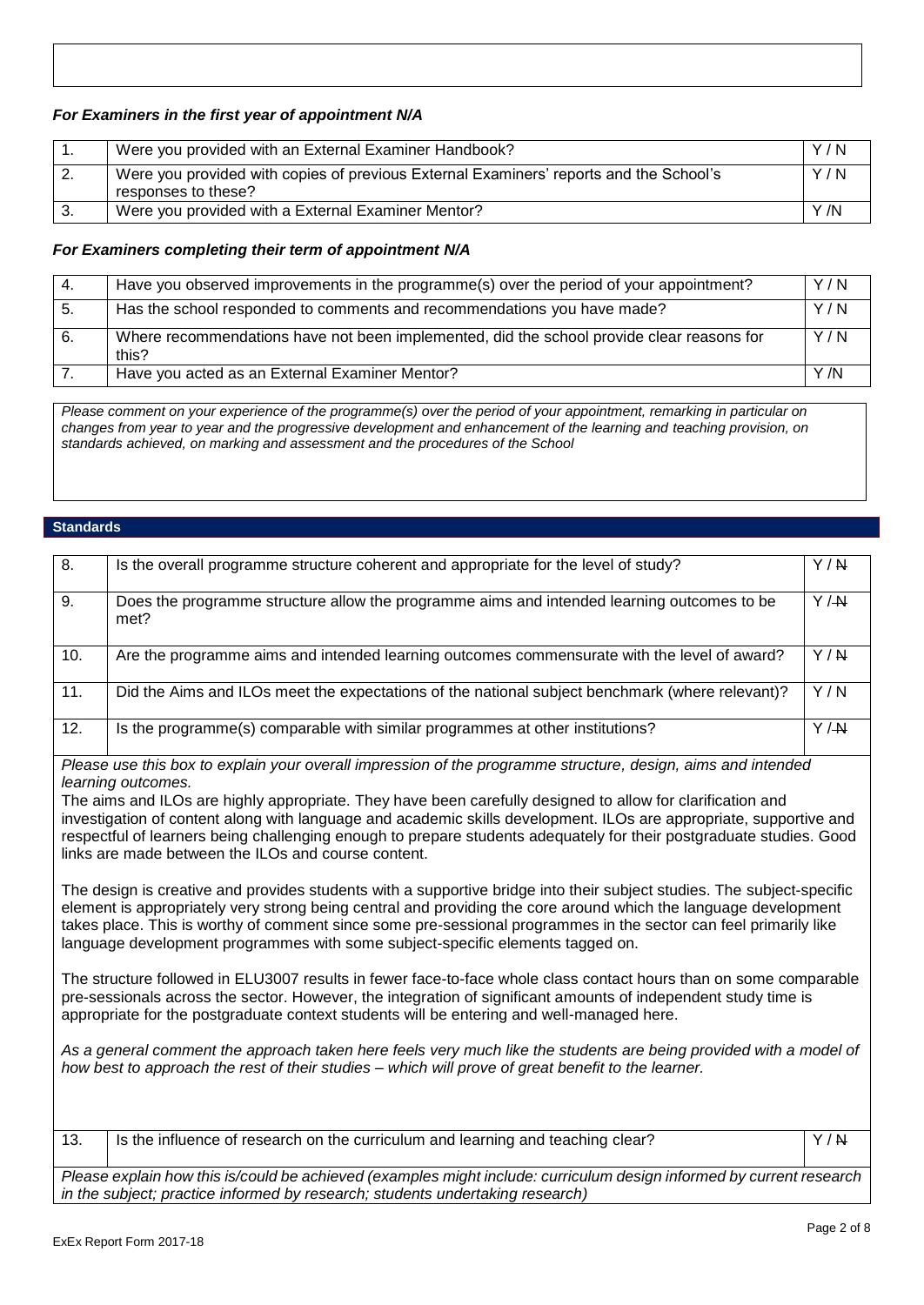The design of ELU3007 is clearly informed by research into the most effective way to deal with EAP skills improvement along with subject requirements. It is clear the programme is also influenced by research around learning strategies and student engagement generally. Good use is made of Independent Study which would also be informed by educational research

| 14. | Does the programme form part of an Integrated PhD?                                           | Y/N |
|-----|----------------------------------------------------------------------------------------------|-----|
|     | Please comment on the appropriateness of the programme as training for a PhD:                |     |
| 15. | Does the programme include clinical practice components?                                     | Y/N |
|     | Please comment on the learning and assessment of practice components of the curriculum here: |     |
| 16. | Is the programme accredited by a Professional or Statutory Regulatory Body (PSRB)?           | Y/N |
|     | Please comment on the value of, and the programme's ability to meet, PSRB requirements here: |     |

# **Assessment and Feedback**

| 17.                                                                                                                                                                                                                                                                                                                                                                          | Does the programme design clearly align intended learning outcomes with assessment?                                                                                                                                                                                                                                                                             | Y/N              |  |  |
|------------------------------------------------------------------------------------------------------------------------------------------------------------------------------------------------------------------------------------------------------------------------------------------------------------------------------------------------------------------------------|-----------------------------------------------------------------------------------------------------------------------------------------------------------------------------------------------------------------------------------------------------------------------------------------------------------------------------------------------------------------|------------------|--|--|
| Please comment on the assessment methods and the appropriateness of these to the ILOs, in particular: the design<br>and structure of the assessment methods, and the arrangements for the marking of modules and the classification of awards; the<br>quality of teaching, learning and assessment methods that may be indicated by student performance.                     |                                                                                                                                                                                                                                                                                                                                                                 |                  |  |  |
|                                                                                                                                                                                                                                                                                                                                                                              | Summative assessment methods for this EL3007 are appropriate and in keeping with pre-sessionals delivered by<br>other institutions: an Essay and Oral Presentation. These are clearly linked to the ILOs giving students adequate<br>opportunity to demonstrate learning. Assessment criteria are available to students as well as staff.                       |                  |  |  |
|                                                                                                                                                                                                                                                                                                                                                                              | The assessments have been designed to allow students to use the skills under focus in class sessions. The realistic<br>nature of these assessments is a positive feature with learners being required to listen and read-to-write. Feedback<br>on drafts which inform final submissions, a key aspect of many pre-sessionals, is an important element here too. |                  |  |  |
| Time pressures required the Exam Preparation element to be dropped this year which was felt by those leading<br>ELU3007 to be necessary to accommodate extremely large numbers of students. However, there was some sense<br>from those who had to take that decision that it was an element they would rather have retained based on the<br>feedback from previous cohorts. |                                                                                                                                                                                                                                                                                                                                                                 |                  |  |  |
| The marking of the final assessments was completed in the week beyond the end of the pre-sessional. Ideally,<br>students would have had time to speak to those who marked their final work to seek clarification and guidance but<br>my assumption is this would not have been possible this year.                                                                           |                                                                                                                                                                                                                                                                                                                                                                 |                  |  |  |
|                                                                                                                                                                                                                                                                                                                                                                              |                                                                                                                                                                                                                                                                                                                                                                 |                  |  |  |
| 18.                                                                                                                                                                                                                                                                                                                                                                          | Is the design and structure of the assessment methods appropriate to the level of award?                                                                                                                                                                                                                                                                        | $\overline{Y/N}$ |  |  |
| 19.                                                                                                                                                                                                                                                                                                                                                                          | Were students given adequate opportunity to demonstrate their achievement of the programme<br>aims and intended learning outcomes?                                                                                                                                                                                                                              | Y/N              |  |  |
| Please comment on the academic standards demonstrated by the students and, where possible, their performance in relation<br>to students on comparable courses; the strengths and weaknesses of the students as a cohort:                                                                                                                                                     |                                                                                                                                                                                                                                                                                                                                                                 |                  |  |  |
| Students performed well in their final submissions particularly bearing in mind the length of the course (which in<br>terms of classroom contact was shorter than last year).                                                                                                                                                                                                |                                                                                                                                                                                                                                                                                                                                                                 |                  |  |  |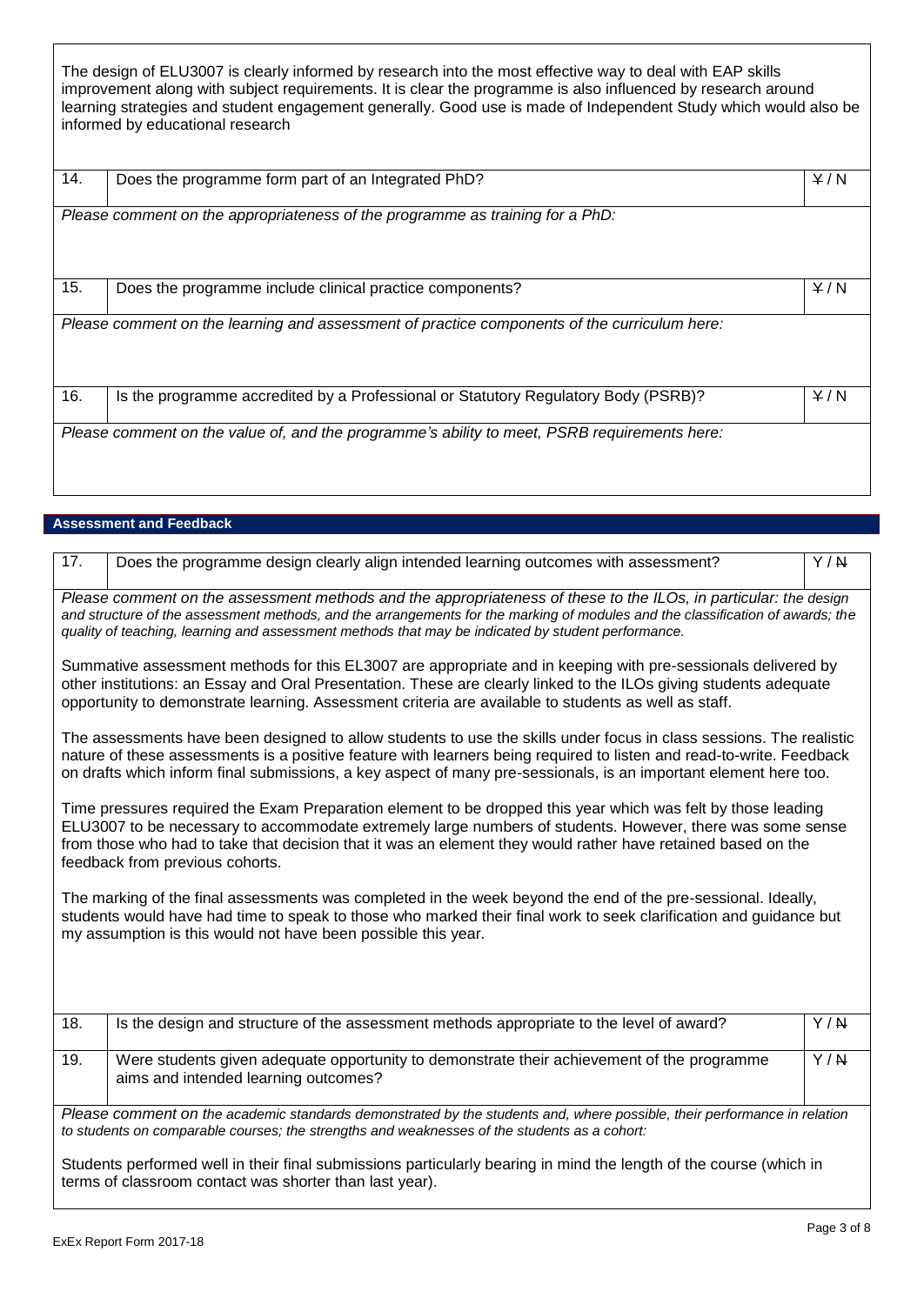*Please use this box to provide any additional comments you would like to make in relation to assessment and feedback:*

As mentioned above, I was given access to draft assignments as a result to requesting this last year. They were helpful but highlighted the significant work that is undertaken in that space between the first draft and final submission. I would like to recommend that the leaders of ELU 3007 find a way to capture that input both to evidence to assessors just how much good quality effort goes into this process and also to strongly encourage students to identify it. I feel this might be well-managed with the addition of a post-tutorial form on which students record what they were told by the tutor and outline what they intend to do as a result.

There was evidence of clarity of feedback from which students could make significant learning gains. The marking of assignments seemed appropriate in the majority of cases and the marking criteria were supportive and clear for those assessing the Essay and Oral Presentation assignments. Standardization procedures were clearly followed. Moderation sheets were detailed and suggested significant efforts went into this aspect of assessment.

As mentioned above, I would also like to commend the moderators for the detailed nature of a number of the moderation sheets I saw. These would be of enormous value to the professional development of less-experienced tutors and of course standardises marking across the programme.

# **The Progression and Awards Process**

| $\overline{20}$ . | Were you provided with guidance relating to the External Examiner's role, powers and<br>responsibilities in the examination process?              | $\overline{Y/N}$ |
|-------------------|---------------------------------------------------------------------------------------------------------------------------------------------------|------------------|
| 21.               | Was the progression and award guidance provided sufficient for you to act effectively as an<br><b>External Examiner?</b>                          | Y/N              |
| 22.               | Did you receive appropriate programme documentation for your area(s) of responsibility?                                                           | $\overline{Y/N}$ |
| 23.               | Did you receive appropriate module documentation for your area(s) of responsibility?                                                              | $\overline{Y/N}$ |
| 24.               | Did you receive full details of marking criteria applicable to your area(s) of responsibility?                                                    | $\overline{Y/N}$ |
| 25.               | Were you provided with all draft examination papers/assessments?                                                                                  | $\overline{Y/N}$ |
| 26.               | Was the nature and level of the assessment questions appropriate?                                                                                 | $\overline{Y/H}$ |
| 27.               | Were suitable arrangements made to consider your comments on assessment questions?                                                                | $\overline{Y/N}$ |
| $\overline{28}$ . | Was sufficient assessed work made available to enable you to have confidence in your evaluation<br>of the standard of student work?               | $\overline{Y/N}$ |
| 29.               | Were the examination scripts clearly marked/annotated?                                                                                            | $\overline{Y/N}$ |
| 30.               | Was the choice of subjects for final year projects and/or dissertations appropriate?                                                              | Y/N              |
| $\overline{31}$ . | Was the method and standard of assessment appropriate for the final year projects and/or<br>dissertations?                                        | Y/N              |
| 32.               | Were the administrative arrangements satisfactory for the whole process, including the operation of<br>the Progression and Awards Board?          | $\overline{Y/H}$ |
| 33.               | Were you able to attend the Progression and Awards Board meeting?                                                                                 | Y/N              |
| 34.               | Were you satisfied with the recommendations of the Progression and Awards Board?                                                                  | Y/N              |
| 35.               | Were you satisfied with the way decisions from the School Special Circumstances meeting were<br>communicated to the Progression and Awards Board? | Y/N              |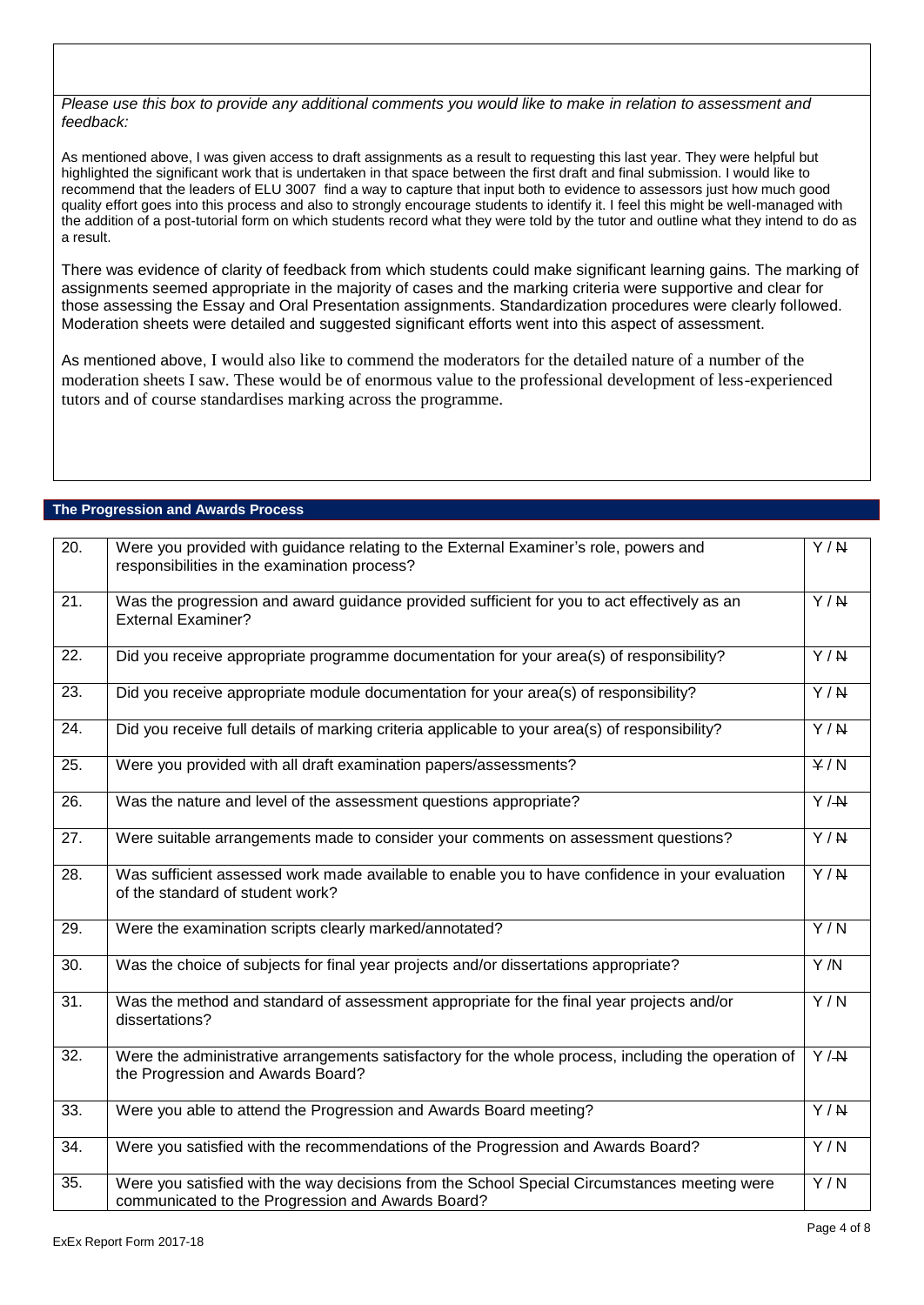*Please use this box to provide any additional comments you would like to make on the questions above:*

*In relation to the following questions:*

*28.Was sufficient assessed work made available to enable you to have confidence in your evaluation of the standard of student work?*

33. Were you able to attend the Progression and Awards Board meeting?

34. Were you satisfied with the recommendations of the Progression and Awards Board?

I was able to attend the Progression and Awards Board meeting but due to the exceptionally high numbers of students, the timing of the board ended up being in advance of all final assessment marking. I completely understand the reasons for completing marking beyond the end of the pre-sessional but the result was that the progress board was unusual in that the final outcomes for students were at that time unknown.

### **Other comments**

# **Please use this box if you wish to make any further comments not covered elsewhere on the form**

To accommodate the extraordinary numbers of students on ELU3007, the strand leaders were required to find creative solutions to ensure quality was maintained. It was clear to me that excellent decisions had been taken at this level but undoubtedly a significant extra burden on those staff leading and teaching on ELU 3007 resulted. It would clearly be of benefit to staff and students if changes in student numbers were communicated as early as possible so that adequate time is available to make the changes which are respectful of staff well-being and student experience. ELU3007 is an exception pre-sessional run by conscientious, experienced members of the ELU. It seems important to me that care should be taken that the benefits of growth in student numbers for the university should not be at the expense of staff well-being. Maintaining an open and frequent dialogue between recruitment colleagues and the ELU could potentially help to avoid that scenario.

On a university level, I would like to say that the Minerva interface seems like a very supportive, learner-centred tool to me. An example of this on a personal level being that the very fact so much information and so many links appear enticingly on the screen encouraged me to explore. I think it must have a similar effect on students and for that reason should be commended.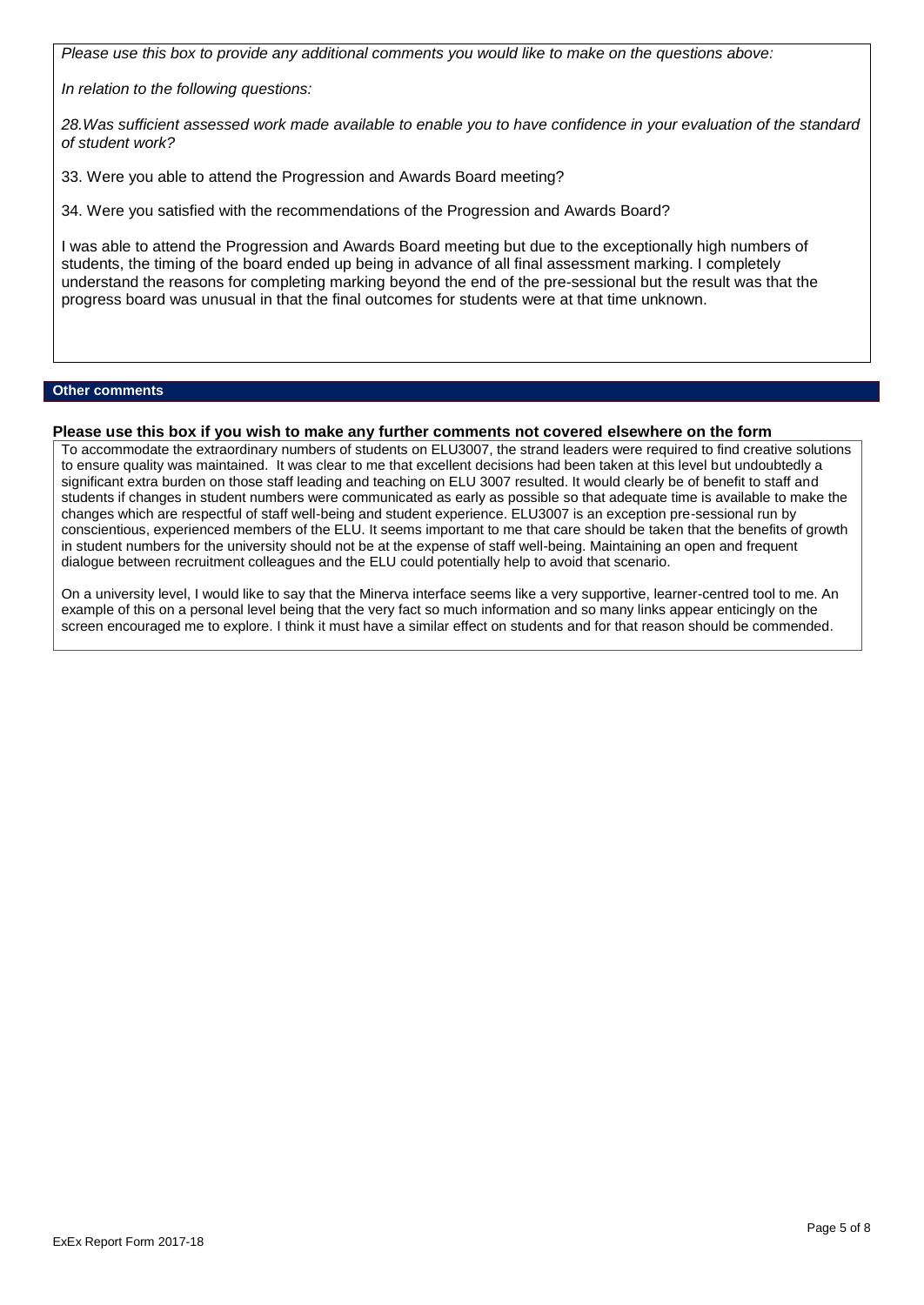# **Part C: School Response to External Examiner Report**

|  | Name of School and Head of School (or nominee) |  |  |
|--|------------------------------------------------|--|--|
|--|------------------------------------------------|--|--|

*Title and Name of Examiner:*

| Subject(s):                   | English language pre-sessional                                    |
|-------------------------------|-------------------------------------------------------------------|
| Programme(s) / Module(s):     | ELU 3007 Language for Business Management and Enterprise          |
| Awards (e.g. BA/BSc/MSc etc): |                                                                   |
|                               |                                                                   |
| Title and Name of Responder:  |                                                                   |
| Position*:                    | Language for BME (co-leaders)                                     |
| Faculty / School of:          | Faculty of Arts and Humanities, Language Centre                   |
| Address for communication:    | Language Centre Reception<br>15 Blenheim Terrace<br>Leeds LS2 9JT |
| Email:                        |                                                                   |
| Telephone:                    |                                                                   |

*\*If the individual responding to the report is not the Head of School please state their position within the School.*

#### **Completing the School response**

The completed School response (including the full original report) should be attached to an e-mail and sent to the Pro-Dean for Student Education in the relevant Faculty. Following approval by the Pro-Dean for Student Education, the School must send the response (including the full original report) directly to the External Examiner. A copy must also be emailed to the Quality Assurance Team at gat@leeds.ac.uk. External Examiners should receive a formal response no later than six weeks after receipt of the original report.

### *Response to Points of innovation and/or good practice*

The comments regarding innovation and good practice on the programme are extremely pleasing. It is heartwarming to receive such praise. Any examples identified by the External Examiner as good practice (collaboration; independent learning; critical thinking) will be shared with other strands.

In response to the comments regarding the strength of collaboration with the academic programme, the co-leads are pleased that this comes across. We are looking forward to working with a new Academic Lead this year who will bring fresh insights into the needs of students on their PG programmes.

### *Response to Enhancements made from the previous year*

In response to the comment regarding tutor input on draft assignments – thank you - this will be passed on.

### *Response to Matters for Urgent Attention*

*If any areas have been identified for urgent attention before the programme is offered again please provide a specific response to them here:*

N/A

### *Response to questions 1-7 (and related comments)*

*Schools may provide a general response; however, where Examiners raise specific points these must be addressed individually:*

N/A? These questions have not been completed above.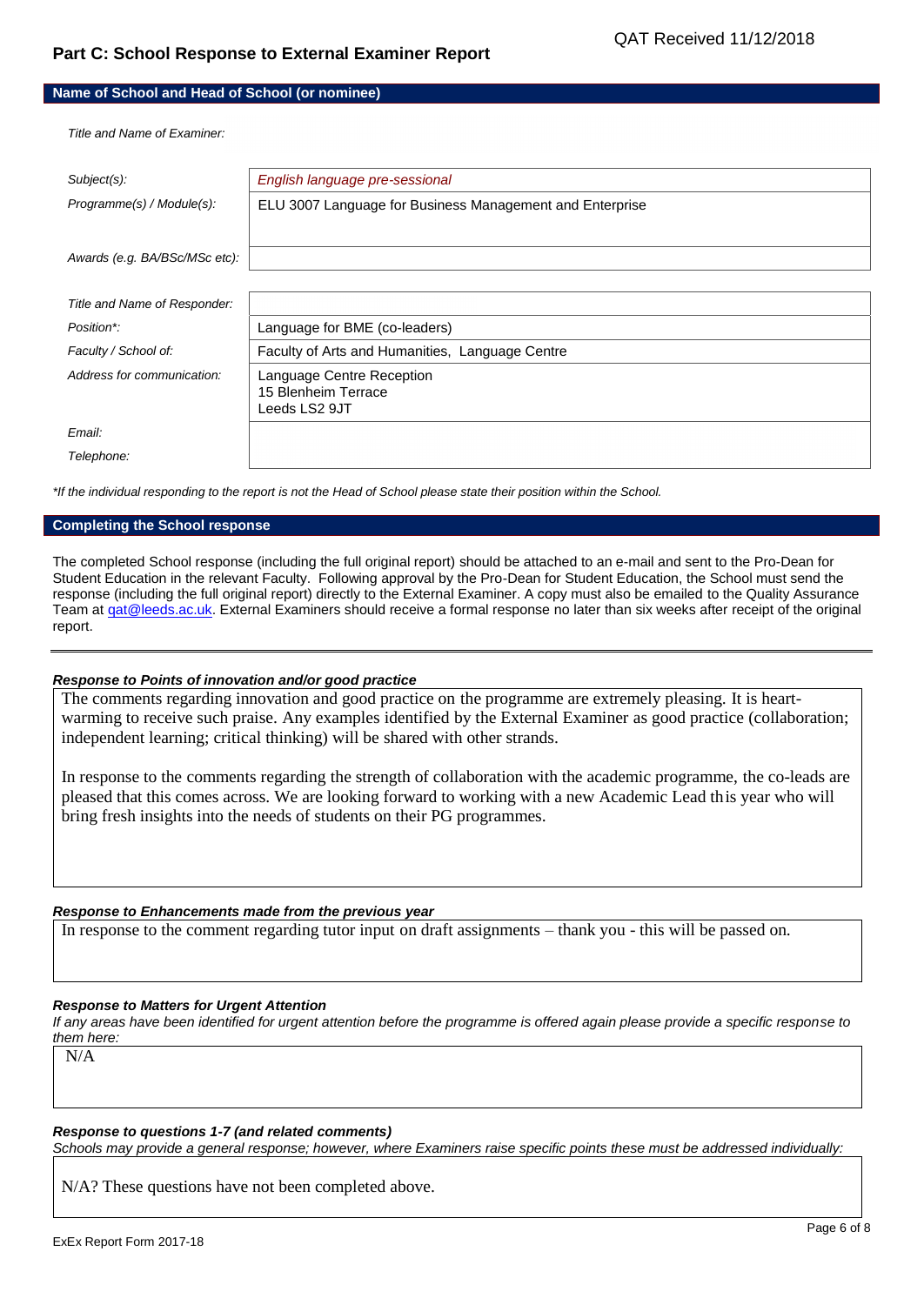### *Response to questions 8 to 16 (and related comments)*

*Schools may provide a general response; however, where Examiners raise specific points these must be addressed individually:* Pleasing comments again.

As the External Examiner comments, this is very much intended to be a presessional strand with a strong subjectspecific nature, not simply a language programme.

With regard to reduced class contact time, this became necessary due to a new structure. Finding an appropriate balance between the prior expectations of the students regarding face to face sessions and the future demands of their PG programmes is a fine-line so it is encouraging to hear that this was 'well-managed'.

### **Assessment and Feedback**

### *Response to questions 17 to 19 (and related comments)*

*Schools may provide a general response; however, where Examiners raise specific points these must be addressed individually:* It is encouraging to know that the summative assessment, standardization, moderation and clarity of feedback is perceived to be appropriate overall.

The significant change of the removal of the formative exam component was due to logistics: large student numbers and teacher marking time. In hindsight, this was a successful move and gave teachers/students more valuable time to focus on the two summative elements of assessment: the essay and presentation. These present sufficient challenge for the students. Though beneficial, in previous years, it has been difficult to weave the exam component into the smooth flow of the programme, given the limited number of weeks of study and it is unlikely that the exam will return unless the new Academic Lead from LUBS requires this.

Similarly, losing the final consultation was a consequence of student/tutor ratios as marking continued into the week post-teaching. Given that this has hitherto been an important part of the learning/transition process, it is indeed, not ideal that this did not happen this year and in light of current projections, will be difficult to reincorporate in future. However, we are looking into ways in which students may gain optimal benefit from final feedback. Struggling students are also strongly encouraged to take up consultations with insessional or Language Zone specialists while on their Masters.

The recommendation of a post-tutorial form (to be completed by students) to evidence learning between first draft and final submission is helpful and will be considered in 2019. The use of moderation sheets in the professional development is something that we already include during the induction week for our less-experienced teachers.

### **The Progression and Awards Process**

### *Response to questions 20-35 (and related comments)*

*Schools may provide a general response; however, where Examiners raise specific points these must be addressed individually:*

The timing of the Progression Board meeting will be changed for next year.

### **Other comments**

### *Response to items included in the 'Other Comments' section of the report*

The impact on staff well-being mentioned by the External Examiner is a concerning observation and important for the sustainability of such programmes. For next year, increased dialogue between LUBS, the summer DSE team and strand leaders is already taking place plus better planning with regard to expected student/tutor ratios and recruitment is happening. This will assist the co-leads with anticipating changes further in advance. In addition to this, longer-term strategies for identifying potential new strands, thus taking some of the student load to even more tailored programmes e.g. Language for Design / Fashion ,which is a new programme for 2010.